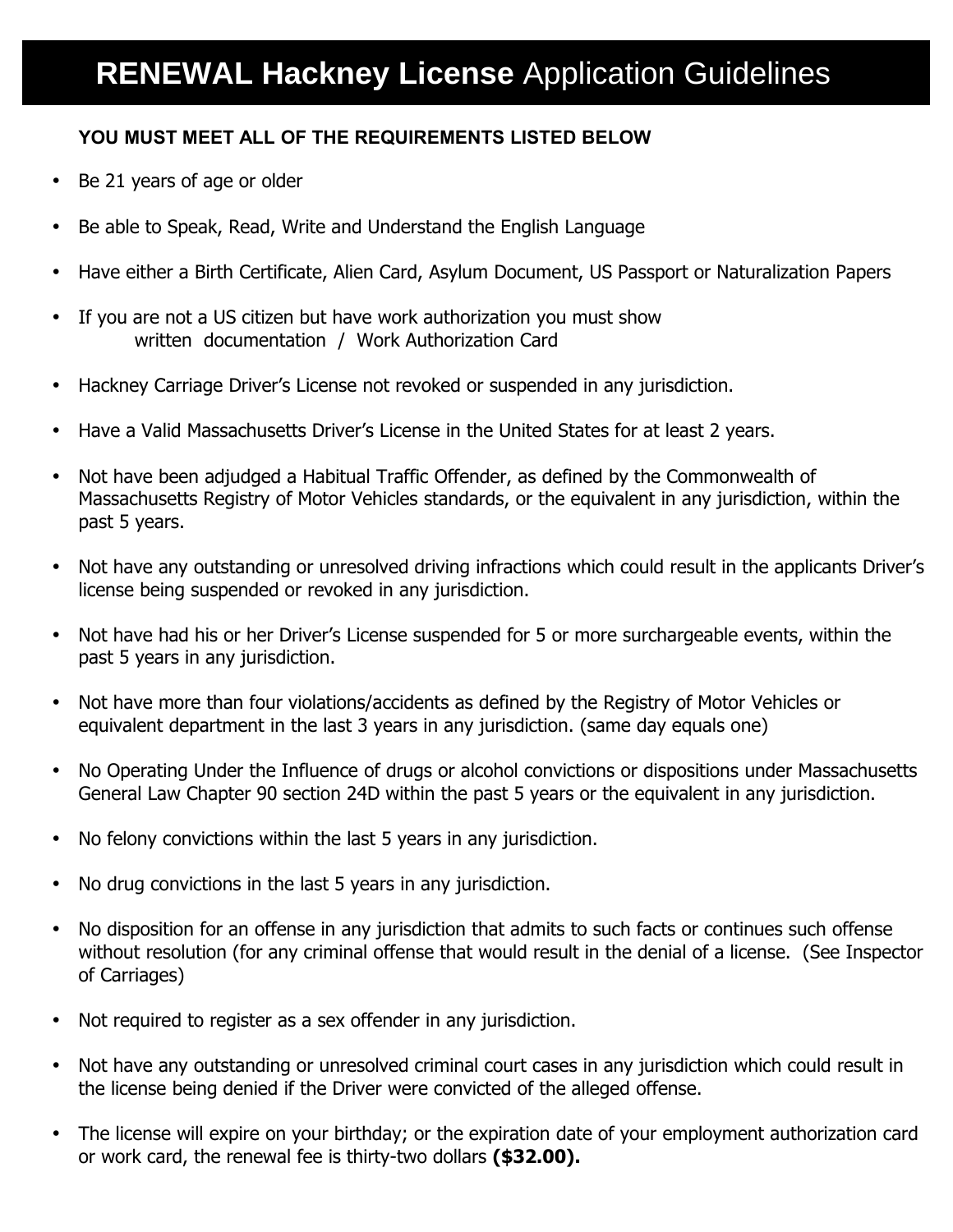## **YOU MUST MEET ALL OF THE REQUIREMENTS LISTED BELOW**

- Be 21 years of age or older
- Be able to Speak, Read, Write and Understand the English Language
- Have either a Birth Certificate, Alien Card, Asylum Document, US Passport or Naturalization Papers

If you are not a US citizen but have work authorization you must show written documentation / Work Authorization Card

- Hackney Carriage Driver's License not revoked or suspended in any jurisdiction.
- Have a Valid Massachusetts Driver's License in the United States for at least 2 years.
- Not have been adjudged a Habitual Traffic Offender, as defined by the Commonwealth of Massachusetts Registry of Motor Vehicles standards, or the equivalent in any jurisdiction, within the past 5 years.
- Not have any outstanding or unresolved driving infractions which could result in the applicants Driver's license being suspended or revoked in any jurisdiction.
- Not have had his or her Driver's License suspended for 5 or more surchargeable events, within the past 5 years in any jurisdiction.
- Not have more than four violations/accidents as defined by the Registry of Motor Vehicles or equivalent department in the last 3 years in any jurisdiction. (same day equals one)
- No Operating Under the Influence of drugs or alcohol convictions or dispositions under Massachusetts General Law Chapter 90 section 24D within the past 5 years or the equivalent in any jurisdiction.
- No felony convictions within the last 5 years in any jurisdiction.
- No drug convictions in the last 5 years in any jurisdiction.
- No disposition for an offense in any jurisdiction that admits to such facts or continues such offense without resolution (for any criminal offense that would result in the denial of a license. (See Inspector of Carriages)
- Not required to register as a sex offender in any jurisdiction.
- Not have any outstanding or unresolved criminal court cases in any jurisdiction which could result in the license being denied if the Driver were convicted of the alleged offense.
	- **The application fee is Seventy-Five dollars (\$75.00) ~ NO REFUNDS.**

• **You MUST be able to attend Five (5) training classes, starting on Tuesday, Wednesday and Thursday evening from 5:00 PM to 9:00 PM. Classes are held Roxbury Community College, 1234 Columbus Avenue, Boston, Ma - Academic Building - Room 3 - 121.** 

• **You MUST be able to take a test after attending 5 nights of classes. Tests are on Thursday evenings at 5:00 PM at , Roxbury Community 1234 Columbus Avenue, Boston, Ma - Academic Building - Room 3 - 121.** 

• **Applicants must complete the entire training and testing process within sixty (60) days of applying. Failure to do so will result in the applicant repeating the entire process.**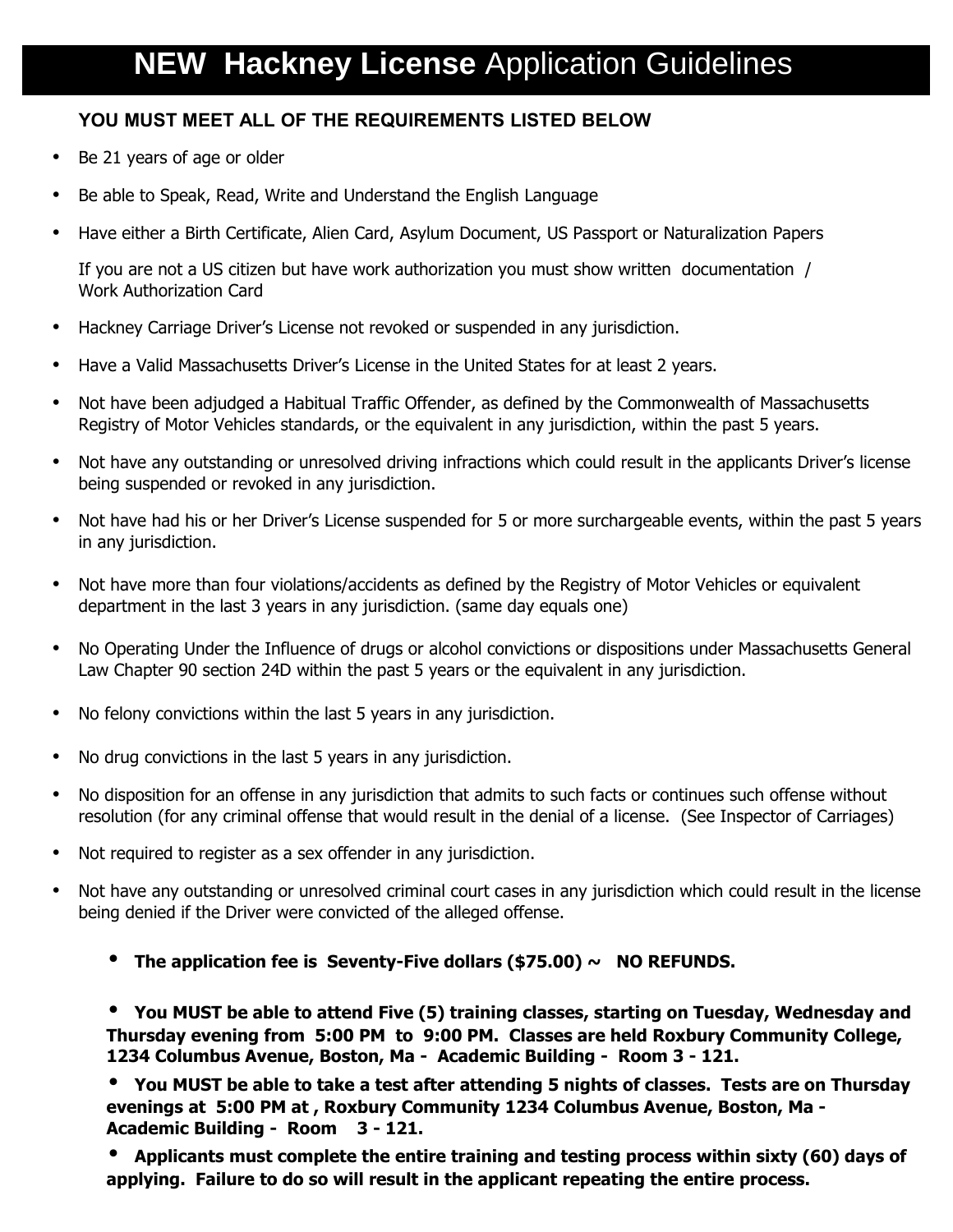| 10/2009                                                                                                             |                                                  |                                                  |
|---------------------------------------------------------------------------------------------------------------------|--------------------------------------------------|--------------------------------------------------|
|                                                                                                                     | <b>Boston Hackney Driver License Application</b> |                                                  |
| <b>HACKNEY ID NUMBER:</b>                                                                                           |                                                  | <b>NEW APPLICANT</b><br><b>RENEWAL APPLICANT</b> |
|                                                                                                                     |                                                  |                                                  |
|                                                                                                                     |                                                  |                                                  |
| FULL NAME:<br>LAST                                                                                                  | <b>FIRST</b>                                     | M <sub>l</sub>                                   |
| ADDRESS: NO STREET APT.# CITY/STATE/ ZIP                                                                            |                                                  |                                                  |
| IN CASE OF AN EMERGENCY PLEASE CONTACT:<br><b>FIRST</b><br><b>LAST</b>                                              | PHONE #                                          | <b>RELATIONSHIP</b>                              |
| <b>RACE/ETHNICITY:</b><br><b>BLACK HISPANIC</b><br><b>BLACK NON-HISPANIC</b><br><b>NATIVE AMERICAN</b>              | <b>WHITE HISPANIC</b><br><b>ASIAN</b>            | <b>WHITE NON-HISPANIC</b><br><b>EAST INDIAN</b>  |
| <b>BIRTHPLACE:</b><br>City                                                                                          | Country                                          |                                                  |
| ARE YOU A U.S. CITIZEN ?<br>YES NO<br>CITIZENSHIP: US CITIZEN RESIDENT ALIEN A WORK CARD EMPLOYMENT AUTHORIZATION # |                                                  |                                                  |
| ALIEN REGISTRATION #:______________________________                                                                 |                                                  | EXPIRATION DATE:_______________                  |
| What is your education level?                                                                                       |                                                  |                                                  |
|                                                                                                                     |                                                  |                                                  |
|                                                                                                                     |                                                  |                                                  |
| Do you own a firearm / gun?                                                                                         |                                                  |                                                  |